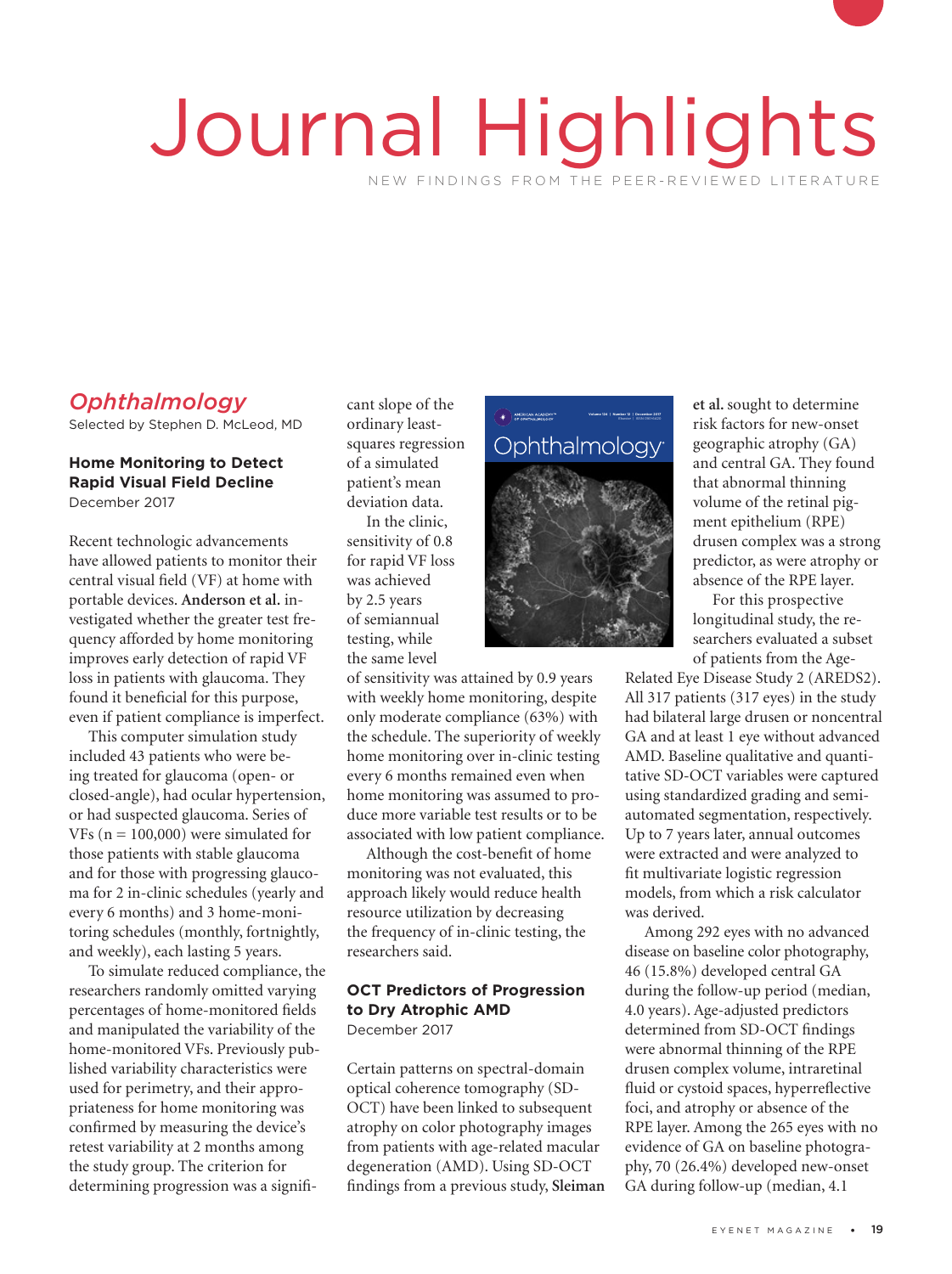

The authors concluded that this risk-assessment model may simplify SD-OCT grading and, with future validation, could become a clinical prognostic tool. An online version of their calculator is available and will be updated as appropriate.

## **Ocular Side Effects of MEK Inhibitors: Fluid Foci**

December 2017

**Francis et al.** studied the characteristics of serous retinal disturbances in patients who receive the class of drugs known as mitogen-activated protein kinase (MEK) inhibitors. They found that certain features distinguish these disturbances from those noted in central serous chorioretinopathy (CSC), even though the conditions have been considered analogous by some researchers.

For this retrospective single-center study, the researchers included 313 fluid foci from a total of 25 patients (50 eyes) who were receiving MEK inhibitors to treat metastatic cancer. All eyes had evidence of serous retinal detachment, confirmed by optical coherence tomography (OCT). The researchers assessed the presence or absence of subretinal fluid via clinical examination and OCT, and they evaluated the morphology, distribution, and location of fluid foci serially for each eye.

Two independent observers measured choroidal thickness at 3 time points (baseline, fluid accumulation, and fluid resolution). Statistical analysis was used to correlate interobserver findings and to compare choroidal thickness and visual acuity at each time point. OCT characteristics of retinal anomalies at baseline were compared with those at fluid accumulation.



*FLUID FOCI CONFIGURATIONS. Domes (upper left) appear as dome-shaped fluid accumulation between the RPE and the interdigitation zone. Caterpillar foci (upper middle) appear as straight or plateaued low-lying accumulations. Wavy foci (upper right) present as a linear collection of tiny domes and displace the interdigitation zone in a wave-like pattern. Splitting foci (lower) appear as a broad, low-lying accumulation of fluid between the RPE and the interdigitation zone.* 

Most patients (92%) had bilateral fluid foci, which is less common in CSC. Most fluid foci in this study (77%) were multifocal, with at least 1 focus involving the fovea (83%). All fluid foci occurred between the interdigitation zone and an intact retinal pigment epithelium (RPE). Regarding morphology, the 313 fluid foci were classified as follows: dome (n = 231; 73.8%), caterpillar (n = 36; 11.5%), wavy ( $n = 31$ ; 9.9%), and splitting  $(n = 15; 4.8\%)$ . Best-corrected visual acuity at fluid resolution did not differ significantly from that at baseline, and no eye lost more than 2 Snellen lines from baseline to fluid accumulation.

 Choroidal thickness was similar at the 3 time points. Interobserver correlations were strong for choroidal thickness measurements and morphology grading. Contrary to typical CSC findings, the retinal pigment epithelium and choroid remained normal during MEK inhibition. There was no irreversible loss of vision and no serious eye damage.

The authors concluded that the subretinal fluid foci caused by MEK inhibition appear clinically and morphologically unique, and they noted that large prospective studies with greater imaging frequency are needed to draw firm conclusions.

 *—Summaries by Lynda Seminara*

*Ophthalmology Retina*

Selected by Andrew P. Schachat, MD

#### **Use Straylight to Plan Cataract Surgery in Retinal Dystrophy Patients**

November/December 2017

The presence of cataracts often aggravates the visual disability experienced by patients with retinal dystrophies such as retinitis pigmentosa (RP). However, the question of whether to proceed with cataract surgery in these patients has not had a clear answer; evidence has suggested that although they may report improved visual function following cataract surgery, their postoperative visual acuity does not necessarily improve.

As a result, **van Bree et al.** set out to investigate factors that may predict visual outcomes in patients with RP and other retinal dystrophies who undergo cataract surgery. They found that straylight (disability glare) was the only parameter whose preoperative value could be used to support and thus improve the chance of a beneficial postoperative outcome.

For this prospective study, the researchers evaluated 16 patients (25 eyes) with retinal dystrophy and cataract. The patients' average age was 50 years (range, 28-71 years), and 10 of the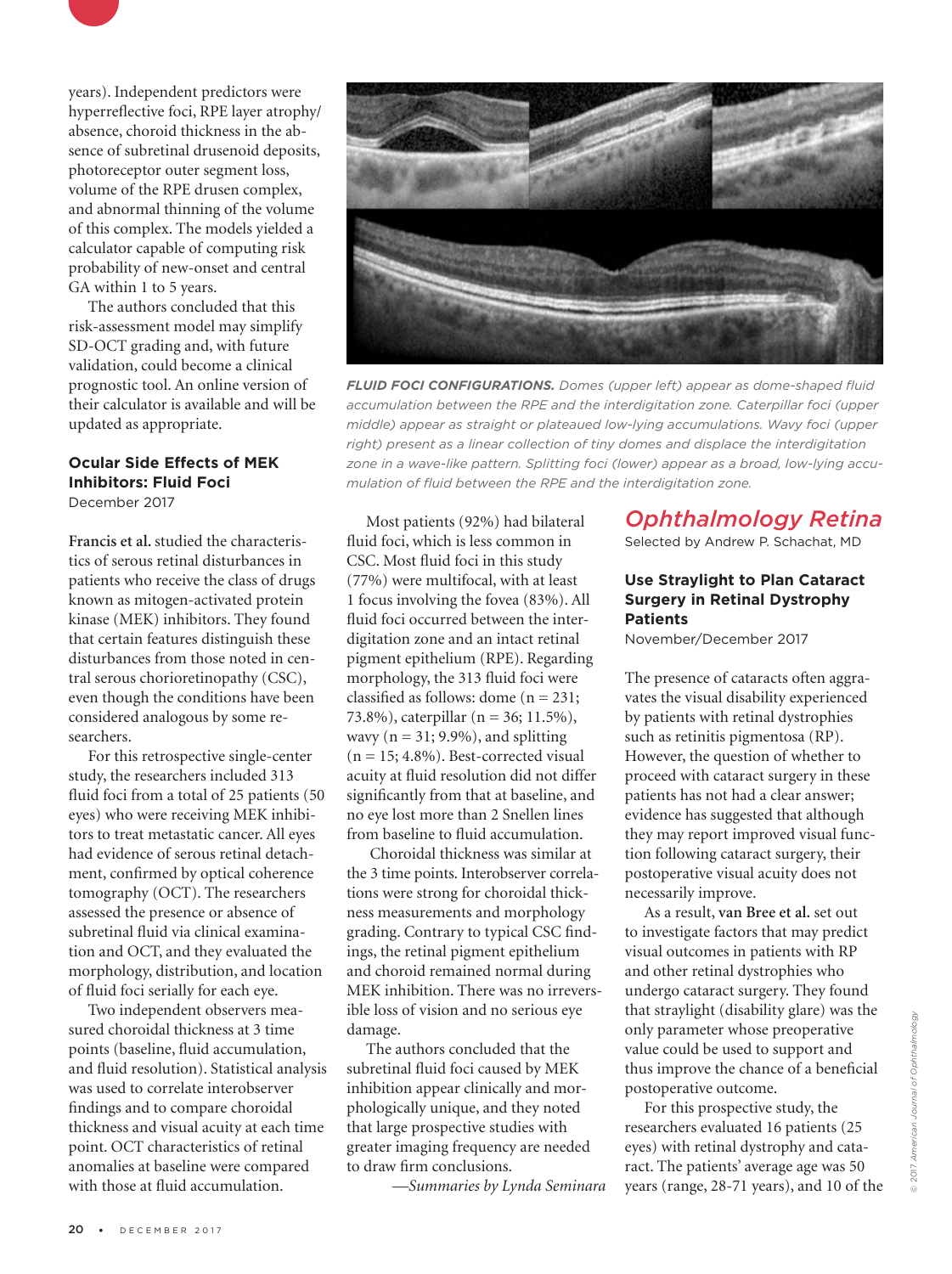16 had RP. As for cataract type, posterior subcapsular cataracts dominated, observed in 20 of the 25 eyes.

The patients' corrected distance visual acuity (CDVA), spatial contrast sensitivity, and straylight were assessed pre- and postoperatively, and straylight values were compared with reference values derived from studies of healthy young eyes. Retinal function was assessed with Goldmann visual field and temporal contrast sensitivity testing, and central retinal structure was assessed with optical coherence tomography and fundus autofluorescence. Patients also completed questionnaires on visual function before and after surgery.

Straylight improvement was found in 72% of eyes postoperatively. The average straylight value was 1.75 preoperatively and 1.45 postoperatively —7.1 and 3.5 times higher than values observed in healthy young eyes, respectively.

In contrast, postoperative CDVA improved in only 20% of eyes. The postoperative CDVA measurements could not be explained by the postoperative presence or progression of maculopathy, as macular structure and function remained stable, the authors reported. They concluded that cataract surgery in patients with retinal dystrophy and early cataract may be beneficial because it significantly reduces glare disability, despite its more limited benefits with regard to CDVA. In addition, they recommended that a cut-off value for straylight of  $log(s) \ge 1.66$  be used as an indication criterion for cataract surgery. *—Summary by Jean Shaw*

#### *American Journal of Ophthalmology*

Selected by Richard K. Parrish II, MD

## **Uveitis and Blau Syndrome: Preliminary Findings**

December 2017

Blau syndrome, a rare autoinflammatory disease that can be debilitating, usually presents as a triad of uveitis, arthritis, and dermatitis. **Sarens et al.** are studying the course of Blau syndrome in a prospective multicenter interventional case series. Preliminary findings of their international 5-year study showed that many patients experience severe ocular morbidity despite continuous immunomodulatory therapy.

Preliminary findings were reported for 49 patients (75 eyes), each with follow-up for 1-3 years. Ophthalmic data were obtained at baseline and annual visits.

The median age at onset of Blau syndrome was 60 months, and the duration of eye disease at baseline was 145 months. In addition, 38 patients (78%) had uveitis at baseline, with 37 of the 38 experiencing bilateral involvement. Eighteen of 66 eyes (the number for which information was available) had moderate or severe visual impairment at baseline, and panuveitis was found in 38 of the 75 eyes (51%). The most common signs of optic nerve involvement were optic disc pallor (9 eyes; 12%) and peripapillary nodules (9 eyes; 12%). Of the 49 patients, 31 (63%) manifested all 3 classic features of Blau syndrome.

Active anterior chamber inflammation was observed in 30 of the 75 eyes (40%). Panuveitis was associated with longer duration of disease. At baseline, 56 of all eyes (75%) were on topical corticosteroids. Twenty-six patients received a combination of systemic corticosteroids and immunomodulatory therapy. Despite prolonged treatment in all patients, there was no significant decrease of inflammatory activity from baseline to the yearly exams; at year 3, active inflammation was evident in 11 of 18 eyes (61%).

These findings emphasize the need for frequent ophthalmologic surveillance and effective treatments in affected patients, the authors said. Greater understanding of the downstream effects of NOD2 mutations may be instrumental in the development of targeted therapies. *(Also see related commentary in the same issue by Gary N. Holland, MD.)*

### **Tocilizumab for Noninfectious Uveitis: 6-Month Outcomes of STOP-Uveitis**

December 2017

**Sepah et al.** reported 6-month safety and efficacy outcomes for 2 doses of intravenous (IV) tocilizumab administered to patients with noninfectious intermediate uveitis (NIU). Both doses were efficacious and well tolerated.

STOP-Uveitis is a randomized open-label trial of the safety, efficacy, and bioactivity of tocilizumab that is currently underway at 5 centers in the United States. Thirty-seven patients with NIU were assigned to receive an IV infusion of tocilizumab 4 mg/kg (group 1) or 8 mg/kg (group 2). Infusions were given every 4 weeks through month 6. Main outcome measures were the incidence and severity of systemic and ocular adverse events from baseline through month 6. Secondary outcomes were mean changes in visual acuity (VA), vitreous haze (VH), and central macular thickness (CMT) during the same period.

Of the patients with potential for a 2-step decrease in VH, a mean of 44%



*BLAU SYNDROME UVEITIS. Widefield fundus (left set) and optic disc fundus (right set) images from 2 patients with Blau syndrome uveitis. In the first patient, chorioretinal scars are evident in the inferior retina (top left photograph), and the pale optic disc has a nodular border (top right). Images from the second patient show multiple chorioretinal scars (bottom left) as well as peripapillary nodules around the border of the optic disc and a macular scar (bottom right).*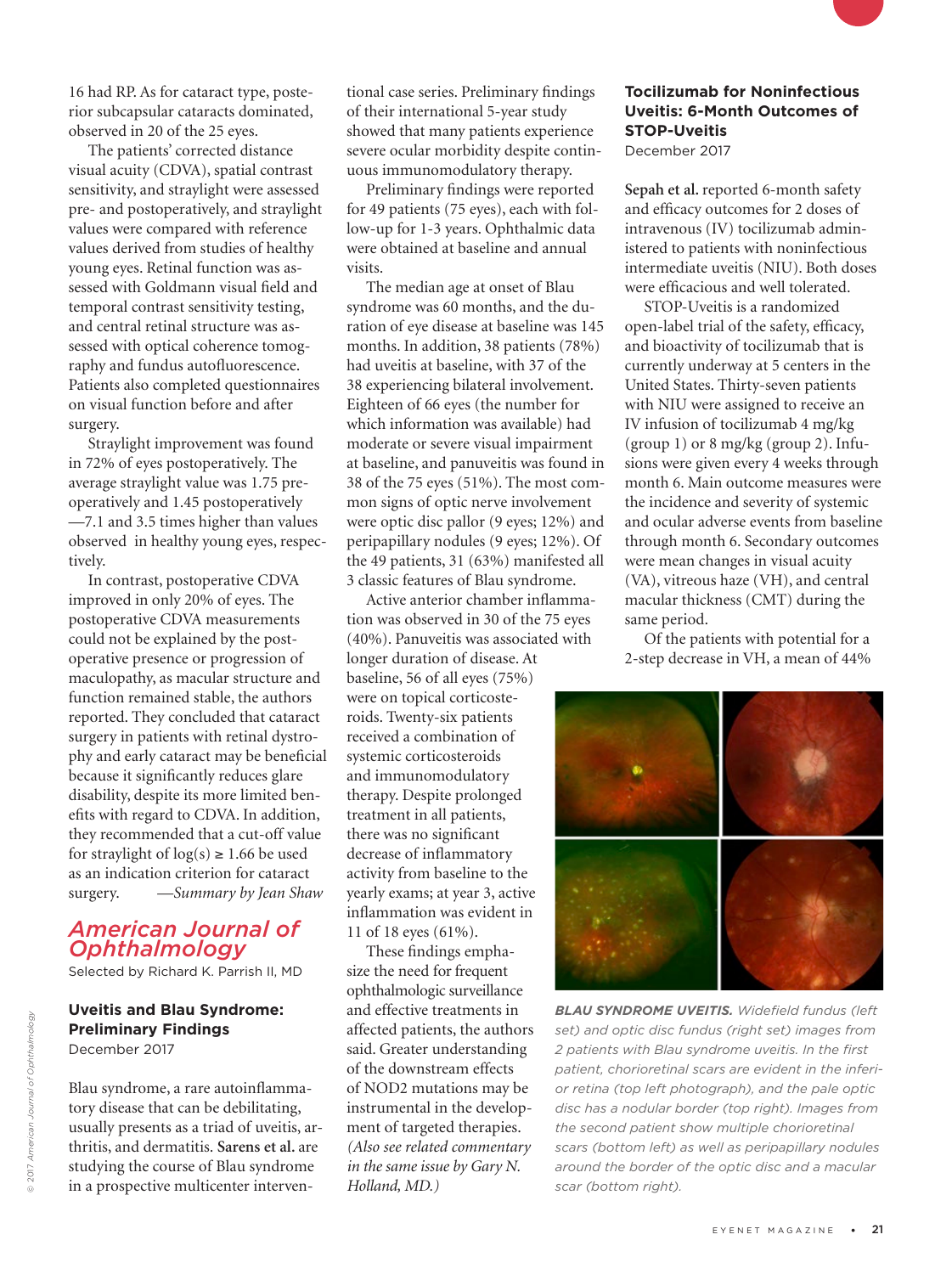

achieved this by 6 months (40% in group 1; 46% in group 2). By month 6, the mean change in CMT was  $-83.88 \pm$ 136.1 μm  $(-131.5 \pm 41.56 \mu m)$  in group  $1; -38.92 \pm 13.7 \,\mathrm{\upmu m}$  in group 2). The mean change in VA was  $8.22 \pm 11.83$ ETDRS letters  $(10.9 \pm 14.6 \text{ in group 1};$  $5.5 \pm 7.8$  in group 2). There were no significant differences in efficacy or safety between the doses. The safety profile of IV tocilizumab was similar to that in other studies, and no new safety signals were detected. The higher dose was associated with 2 cases of neutropenia. (The neutropenia resolved subsequently in 1 patient, who was continued on the study medication.)

The authors concluded that both doses of IV tocilizumab (4 mg/kg and 8 mg/kg) are safe and effective in patients with NIU, and they noted that the drug may help achieve the overall goal of preventing recurrence or attaining quiescence.

*—Summaries by Lynda Seminara*

#### *JAMA Ophthalmology*

Selected by Neil M. Bressler, MD, and Deputy Editors

#### **Time Spent by Ophthalmologists on EHRs**

November 2017

Although electronic health records (EHRs) have multiple advantages in clinical practice, many physicians see them as an obstacle to productivity. In a study of EHR use among ophthalmologists, **Read-Brown et al.** found that a substantial portion of time spent with patients is indeed devoted to EHRs.

This study entailed 2 types of research: time motion and data analytics. In the time-motion phase, manual observation was used to compare time spent on the EHR with that spent on patient conversation and examination. In the data analytics phase, EHR time stamps were used for large-scale determination of the time spent on EHRs both during and after patient visits. All 27 participating ophthalmologists (10 women, 17 men) had a standard clinical practice at the Casey Eye Institute of Oregon Health & Science University in Portland.

The mean total time spent during each patient encounter was 11.2 minutes (standard deviation [SD], 6.3 minutes). Of that, 3 minutes were devoted to EHR use (27% of the visit time), 4.7 minutes to conversation with the patient (42%), and 3.5 minutes to the examination (31%). The ophthalmologists' mean total per-encounter EHR time was 10.8 minutes (SD, 5.0 minutes; range, 5.8-28.6 minutes). Overall, 3.7 hours of each full clinic day was spent on EHRs (2.1 hours during the encounter, 1.6 hours at other times). Linear mixed-effects models demonstrated a positive correlation between EHR use and billing level and a negative correlation between perencounter EHR use and clinic volume.

The findings emphasize the importance of creating EHR systems that meet the needs of patients and physicians, the authors said. *(Also see related commentary by Michael V. Boland, MD, PhD, in the same issue.)* 

#### **Ranibizumab and Verteporfin Photodynamic Therapy for PCV** November 2017

Polypoidal choroidal vasculopathy (PCV) is a type of exudative age-related macular degeneration common to Asians. In the 2008 EVEREST study, ranibizumab plus verteporfin photodynamic therapy (vPDT) was more efficacious than ranibizumab monotherapy in diminishing polypoidal lesions within 6 months. In EVEREST II, **Koh et al.** investigated longer-term outcomes of these treatments in a large Asian population with PCV. They found that, at 12 months, combination therapy continued to be superior to ranibizumab monotherapy for improving vision and resolving polyps.

In this double-masked multicenter clinical trial, Asian adults with symptomatic macular PCV were assigned randomly to receive intravitreal ranibizumab 0.5 mg with either vPDT  $(n = 168)$  or sham PDT  $(n = 154)$ . Demographic data were similar for the study groups. Ranibizumab injections were administered on day 1 and at months 1 and 2. vPDT or sham PDT (5% dextrose solution) was given on

day 1. In both groups, treatments were followed by pro re nata regimens. Main outcome variables were changes in best-corrected visual acuity from baseline to 12 months and effects on polyp regression, as assessed by indocyanine green (ICG) angiography.

At 12 months, mean improvement from baseline to month 12 was 8.3 letters for patients on combination therapy and 5.1 letters for those on monotherapy (mean difference, 3.2 letters), denoting noninferiority as well as superiority of the combined therapy. Complete absence of a polypoidal lesion on ICG angiography by month 12 occurred in 69.3% of patients on dual therapy and only 34.7% of patients on ranibizumab alone. The median numbers of ranibizumab injections were 4 and 7, respectively. Safety profiles were comparable for the 2 study groups.

In conclusion, as ranibizumab plus vPDT was superior to ranibizumab monotherapy, the authors said that combination treatment warrants consideration for patients with PCV. Because dual therapy entails fewer injections overall, it has potential to reduce the costs and overall burden of treatment. *(Also see related commentary by David J. Browning, MD, PhD, in the same issue.)*

## **Opioid Prescribing Patterns of Ophthalmologists**

November 2017

Drug overdose is a leading cause of death among American adults, and the abuse of prescription opioids is a growing public concern. **Patel and Sternberg** looked at the role of ophthalmologists in the opioid abuse epidemic. They found that most practicing ophthalmologists use discretion in prescribing opioids to their patients.

For this study, the researchers collected Medicare Part D prescriber data pertaining to opioid drugs for all participating ophthalmologists from 2013 to 2015. Documented details included the number of original prescriptions and refills, the number of days' supply, and prescribing rates. The mean annual number of opioid prescriptions written by ophthalmologists was calculated and